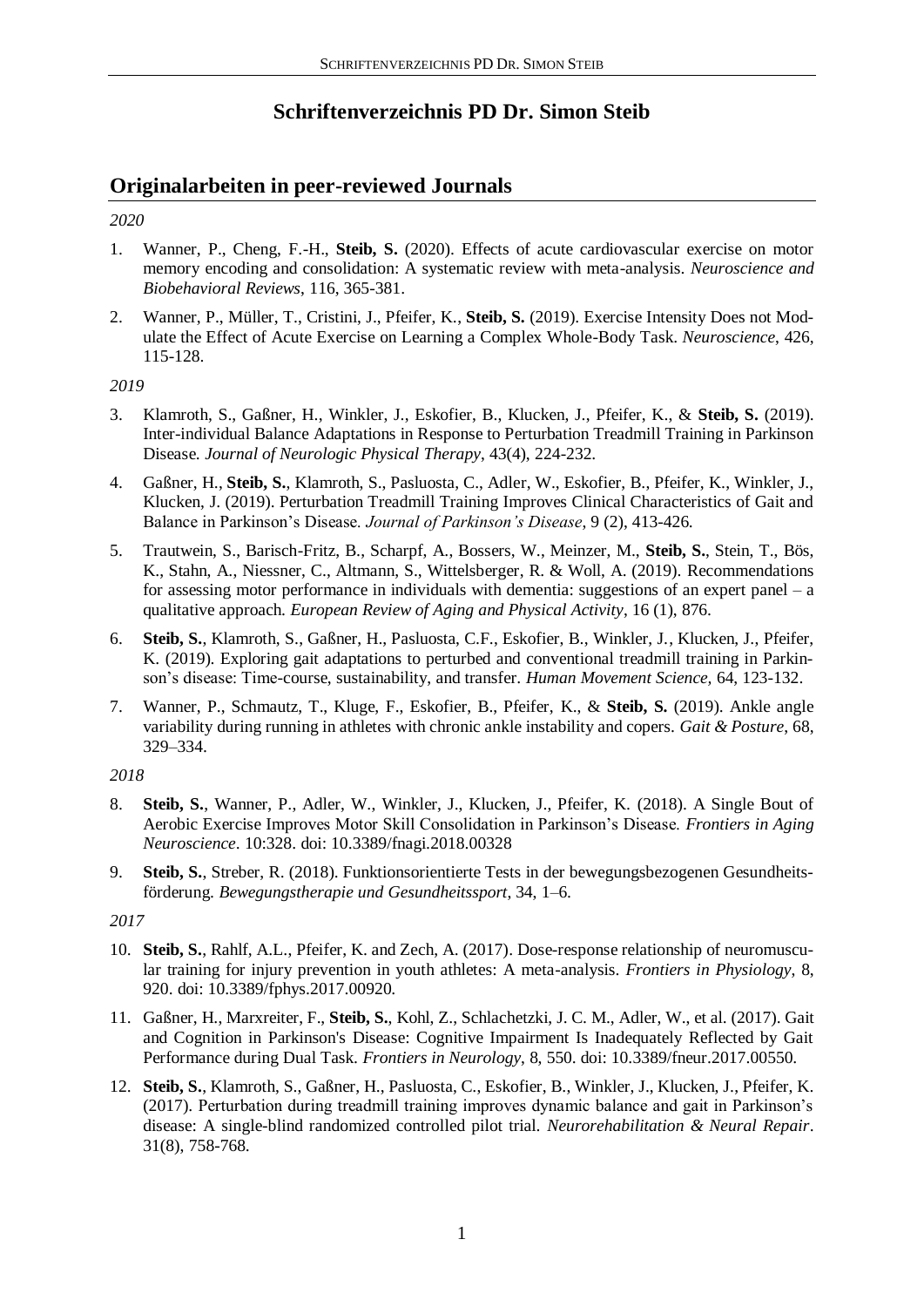*13.* Pasluosta, C. F., **Steib, S.**, Klamroth, S., Gaßner, H., Goßler, J., Hannink, J., et al. (2017). Acute Neuromuscular Adaptations in the Postural Control of Patients with Parkinson's Disease after Perturbed Walking. *Frontiers in Aging Neuroscience*, 9, 638. doi: 10.3389/fnagi.2017.00316.

#### *2016*

- 14. **Steib, S.**, Zahn, P., Eulenburg, C., Pfeifer, K., Zech, A. (2016). Time-dependent postural control adaptations following a neuromuscular warm-up in female handball players: a randomized controlled trial. *BMC Sports Science, Medicine and Rehabilitation*. 8:33. doi: 10.1186/s13102-016- 0058-5.
- 15. Klamroth, S.\*, **Steib, S.**\*, Gaßner, H., Goßler, J., Winkler, J., Eskofier, B., Klucken, J., Pfeifer, K. (2016). Immediate effects of perturbation treadmill training on gait and postural control in patients with Parkinson's disease, *Gait & Posture,* 50, 102-108. **\*[co-first authors]**.
- 16. Klamroth, S.\*, **Steib, S.**\*, Devan, S., Pfeifer, K. (2016). The effects of exercise therapy on postural instability in Parkinson's disease: A Meta-analysis. *Journal of Neurologic Physical Therapy*, 40(1), 3-14. **\*[co-first authors]**.
- 17. Golditz, T., **Steib, S.**, Welsch, G., Hotfiel, T. (2016). Moderne Knorpeldiagnostik bei chronischer Instabilität im oberen Sprunggelenk. *Medizinisch-Orthopädische Technik.* 4, 23–28.
- 18. Golditz, T., Welsch, G., Pachowsky, M., Hennig, F., Pfeifer, K., & **Steib, S.** (2016). A multimodal approach to ankle instability: Interrelations between subjective and objective assessments of ankle status in athletes. *Journal of Orthopaedic Research*, 34(3), 525-32.

#### *2015*

19. **Steib, S.** & Pfeifer, K. (2015). Beeinträchtigungen der sensomotorischen Kontrolle bei funktioneller Sprunggelenkinstabilität. *Zeitschrift für Orthopädie und Unfallchirurgie*, 153(3), 253–258.

*2014*

20. Golditz, T., **Steib, S.**, Pfeifer, K., Uder, M., Gelse, K., Janka, R., Hennig, F., Welsch, G. (2014). Functional ankle instability as a risk factor for osteoarthritis: Using T2-mapping to analyze early cartilage degeneration in the ankle joint of young athletes. *Osteoarthritis and Cartilage*, 22(10), 1377-1385.

## *2013*

- 21. Zech, A., Klahn, P., Hoeft, J., zu Eulenburg, C., **Steib, S.** (2013). Time course and dimensions of postural control changes following neuromuscular training in youth field hockey athletes. *European Journal of Applied Physiology*, 114(2), 395-403.
- 22. **Steib, S.**, Hentschke, C., Welsch, G., Pfeifer, K., Zech, A. (2013). Effects of fatiguing treadmill running on sensorimotor control in athletes with and without functional ankle instability. *Clinical Biomechanics*, 28(7), 790-795.
- 23. Tallner, A., **Steib, S.**, Pfeifer, K. (2013). Bewegungstherapie in der Neurologie. *physiotherapie*, 3, 12-20.
- 24. **Steib, S.**, Zech, A., Hentschke, C., Pfeifer, K. (2013). Fatigue-induced alterations of static and dynamic postural control in athletes with a history of ankle sprain. *Journal of Athletic Training*, 48(2), 203-208.

*2012*

- 25. Zech, A., **Steib, S.**, Hentschke, C., Eckhardt, H., Pfeifer, K. (2012). Effects of localized and general fatigue on static and dynamic postural control in male team handball athletes. *Journal of Strength & Conditioning Research*, 26(4), 1162-8.
- 26. **Steib, S.**, Schupp, W. (2012). Therapiestrategien in der Schlaganfallnachsorge. *Nervenarzt*, 83(4), 467-475.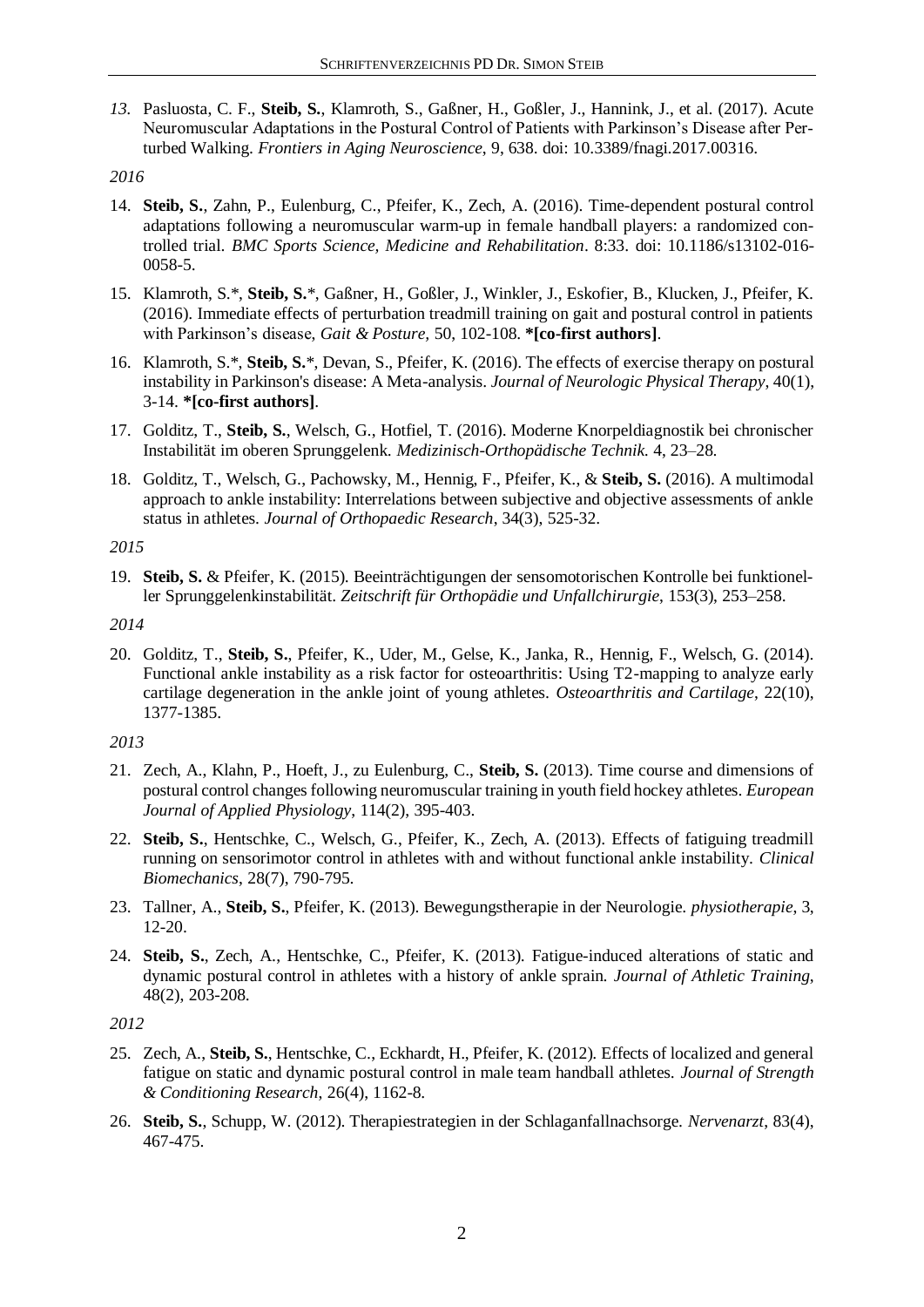*2011*

- 27. Tilp, M., **Steib, S.**, Herzog, W. (2011). Length changes of human tibialis anterior central aponeurosis during passive movements and isometric, concentric, and eccentric contractions. *European Journal of Applied Physiology*, 112(4), 1485-1494.
- 28. Schöne, D., **Steib, S.**, Freiberger, E. (2011). Zum Einsatz von Tai Chi in der Sturzprophylaxe bei Senioren. *Physikalische Medizin Rehabilitationsmedizin Kurortmedizin*, 21(4), 199-202.
- 29. Zech, A., **Steib, S.**, Freiberger, E., Pfeifer, K. (2011). Functional Muscle Power Testing in Young, Middle-Aged, and Community-Dwelling Nonfrail and Prefrail Older Adults. *Archives of Physical Medicine and Rehabilitation*, 92(6), 967-71.
- 30. Tallner, A., **Steib, S.**, Pfeifer, K., Schupp, W. (2011). Bewegungstherapie in der Neurologie. *Der Neurologe & Psychiater*, 12(4), 52-60.
- 31. Tilp, M., **Steib, S.**, Schappacher-Tilp, G., Herzog, W. (2011). Changes in fascicle lengths and pennation angles do not contribute to residual force enhancement/depression in voluntary contractions. *Journal of Applied Biomechanics*, 27(1), 64-73.

*2010*

32. **Steib, S.**, Schoene, D., Pfeifer, K. (2010). Dose-response relationship of resistance training in older adults: A meta-analysis. *Medicine & Science in Sports & Exercise*, 42(5), 902–914.

*2009*

33. Tilp, M., **Steib, S.**, Herzog, W. (2009). Force-time history effects in voluntary contractions of human tibialis anterior. *European Journal of Applied Physiology*, 106(2), 159-166.

# **Artikel (ohne peer-review Verfahren)**

1. Klamroth, S., **Steib, S.**, Pfeifer, K. (2017). Sensomotorisches Laufbandtraining bei Morbus Parkinson. Zeitschrift für Komplementärmedizin. 9(5), 22-27.

## **Monographien**

- 1. **Steib, S.** (2019). Motor control and health throughout the lifespan / Motorik und Gesundheit in der Lebensspanne. Kumulative Habilitationsschrift. Friedrich-Alexander-Universität Erlangen-Nürnberg.
- 2. **Steib, S.** (2014). Wechselbeziehungen zwischen sensomotorischer Kontrolle und motorischer Beanspruchung des Bewegungssystems. Dissertation. Friedrich-Alexander-Universität Erlangen-Nürnberg

# **Buchkapitel**

- 1. **Steib, S.**, Streber, R., Pfeifer, K. (2017). Motorische Tests für die bewegungsbezogene Gesundheitsförderung. In Bös, K. (Eds.), Handbuch Motorische Tests (S. 329-542). Göttingen: Hogrefe.
- 2. **Steib, S.**, Pfeifer, K., Zech, A. (2014). Sensomotorisches Training. In Kempf, H.-D. (Eds.), *Funktionelles Training mit Hand- und Kleingeräten: Das Praxisbuch* (pp. 13–19). Berlin Heidelberg: Springer.
- 3. Schupp, W., Komaratat, N., **Steib, S.** (2012). Running a Complementary Stroke Rehabilitation and Aftercare Program: Experiences of Four European Centres. In Bettany-Saltikov, J. (Eds.), *Physical Therapy Perspectives in the 21st Century - Challenges and Possibilities*. InTech. ISBN: 978-953- 51-0459-9.
- 4. Pfeifer, K., **Steib, S.**, Hentschke, C. (2010). Stand der Wissenschaft zur Rückengesundheit Sportwissenschaft. In Flothow, A., Kempf, H.D., Kuhnt, U., Lehmann, G. (Eds.), *KddR-Manual Neue*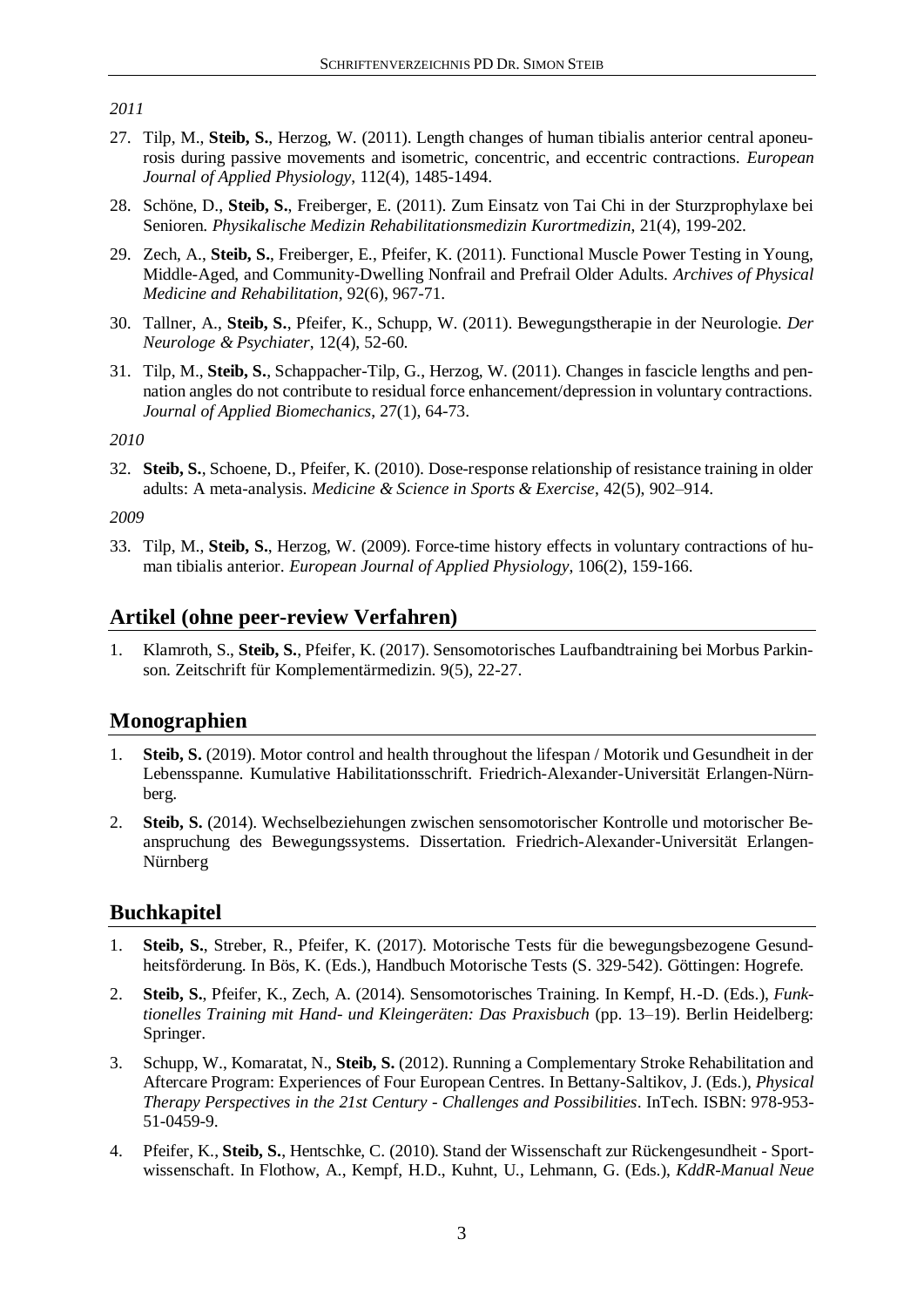*Rückenschule. Professionelle Kurskonzeption in Theorie und Praxis* (pp. 30-38). München: Urban & Fischer.

5. Röger, U., Weigelt-Schlesinger, Y., Kugelmann, C., **Steib, S.** (2008). Talentförderung im Mädchenfußball. In Röger, U., Kugelmann, C., Weigelt-Schlesinger, Y. (Eds.), *Frauen am Ball. Analysen und Perspektiven der Genderforschung*. TrendSportWissenschaft. Volume 11 (pp. 55-64). Hamburg: Czwalina.

# **Beiträge in weiteren Sammelwerken & Tagungsbänden**

- 1. **Steib, S.**, Klamroth, S., Gaßner, H., Pasluosta, C.F., Eskofier, B., Winkler, J.,... Pfeifer, K. (2019). Effects of perturbed treadmill training on Parkinsonian gait: time-course, sustainability, and transfer effects. In Sportmotorik 2019. Adaptation, Lernen und virtuelle Welten. *Abstractband zur 16. Jahrestagung der dvs-Sektion Sportmotorik* vom 16.-18. Januar 2019 in Bern. Bern, CH.
- 2. **Steib, S.**, Wanner, P., Adler, W., Winkler, J., Klucken, J., & Pfeifer, K. (2019). A Single Bout of Cardiovascular Exercise Improves Motor Memory Consolidation in Parkinson's Disease. In *Abstractband zur 16. Jahrestagung der dvs-Sektion Sportmotorik* vom 16.-18. Januar 2019 in Bern. Bern, CH.
- 3. Wanner, P., Schmautz, T., Kluge, F., Eskofier, B., Pfeifer, K., & **Steib, S.** (2019). Athletes with chronic ankle instability demonstrate altered ankle angle variability during running compared to copers. *Abstractband zur 16. Jahrestagung der dvs-Sektion Sportmotorik*, Bern, CH.
- 4. Wanner, P., Müller, T., Pfeifer, K., & **Steib, S.** (2019). Effects of a single bout of aerobic exercise on motor skill acquisition and consolidation: a comparison of different exercise intensities. *16. Jahrestagung der dvs-Sektion Sportmotorik*, Bern, CH.
- 5. **Steib, S.**, Klamroth, S., Gaßner, H., Pasluosta, C.F., Eskofier, B., Winkler, J., Klucken, J., Pfeifer, K. (2018). Gait adaptations to treadmill training in Parkinson's patients: effects of perturbation, sustainability, and moderators. In Murphy, M., Boreham, C., De Vito, G., Tsolakidis, E. (Eds.), *23rd Annual Congress of the European College of Sport Science. 4th-7th July 2018, Dublin - Irland. Book of Abstracts* (S. 335).
- 6. Wanner, P., Müller, T., Pfeifer, K., & **Steib, S.** (2018). Effects of a single bout of aerobic exercise on motor skill acquisition and consolidation: a comparison of different exercise intensities. In Murphy, M., Boreham, C., De Vito, G., Tsolakidis, E. (Eds.), *23rd Annual Congress of the European College of Sport Science. 4th-7th July 2018, Dublin - Irland. Book of Abstracts* (S. 364).
- 7. Klamroth, S., Gaßner, H., Winkler, J., Eskofier, B., Klucken, J., Pfeifer, K., & **Steib, S.** (2018). Sensomotorisches Laufbandtraining in der Rehabilitation von Gangstörungen bei Patienten mit Morbus Parkinson. In Deutsche Rentenversicherung Bund (Eds.), 27. Rehabilitationswissenschaftliches Kolloquium: Rehabilitation bewegt! (pp. 356-357).
- 8. **Steib, S.**, Klamroth, S., Gaßner, H., Pasluosta, C. F., Eskofier, B., Winkler, J., et al. (2017). Laufbandtraining mit Perturbation verbessert Gang- und Gleichgewichtskontrolle bei Parkinsonpatienten: Eine randomisiert-kontrollierte Pilotstudie. In A. Schwirtz, F. Mess, Y. Demetriou, & V. Senner (Eds.), Innovation & Technologie im Sport. 2017 in München. Abstractband des 23. dvs-Hochschultags vom 13. bis 15. September (p. 263). Hamburg: Feldhaus.
- 9. Wanner, P., Schmautz, T., Kluge, F., Eskofier, B., Pfeifer, K., & **Steib, S.** (2017). Sportler mit Sprunggelenksinstabilität weisen im Vergleich zu Copern keine Veränderungen der Sprunggelenkskinematik beim Laufen auf. In A. Schwirtz, F. Mess, Y. Demetriou, & V. Senner (Eds.), Innovation & Technologie im Sport. 2017 in München. Abstractband des 23. dvs-Hochschultags vom 13. bis 15. September (p. 206). Hamburg: Feldhaus.
- 10. Golditz, T., Hennig, F., Hotfiel, T., **Steib, S.** (2017). Gangalterationen bei funktioneller Instabilität: Kompensationsfähigkeit junger Leistungssportler nach OSG-Verletzungen. *Sports Orthopaedics and Traumatology*, 33(2), 170.
- 11. **Steib, S.**, Klamroth, S., Gaßner, H., Pasluosta, C., Eskofier, B., Winkler, J., Klucken, J., Pfeifer, K. (2017). Perturbation during treadmill training improves dynamic balance and gait in Parkinson's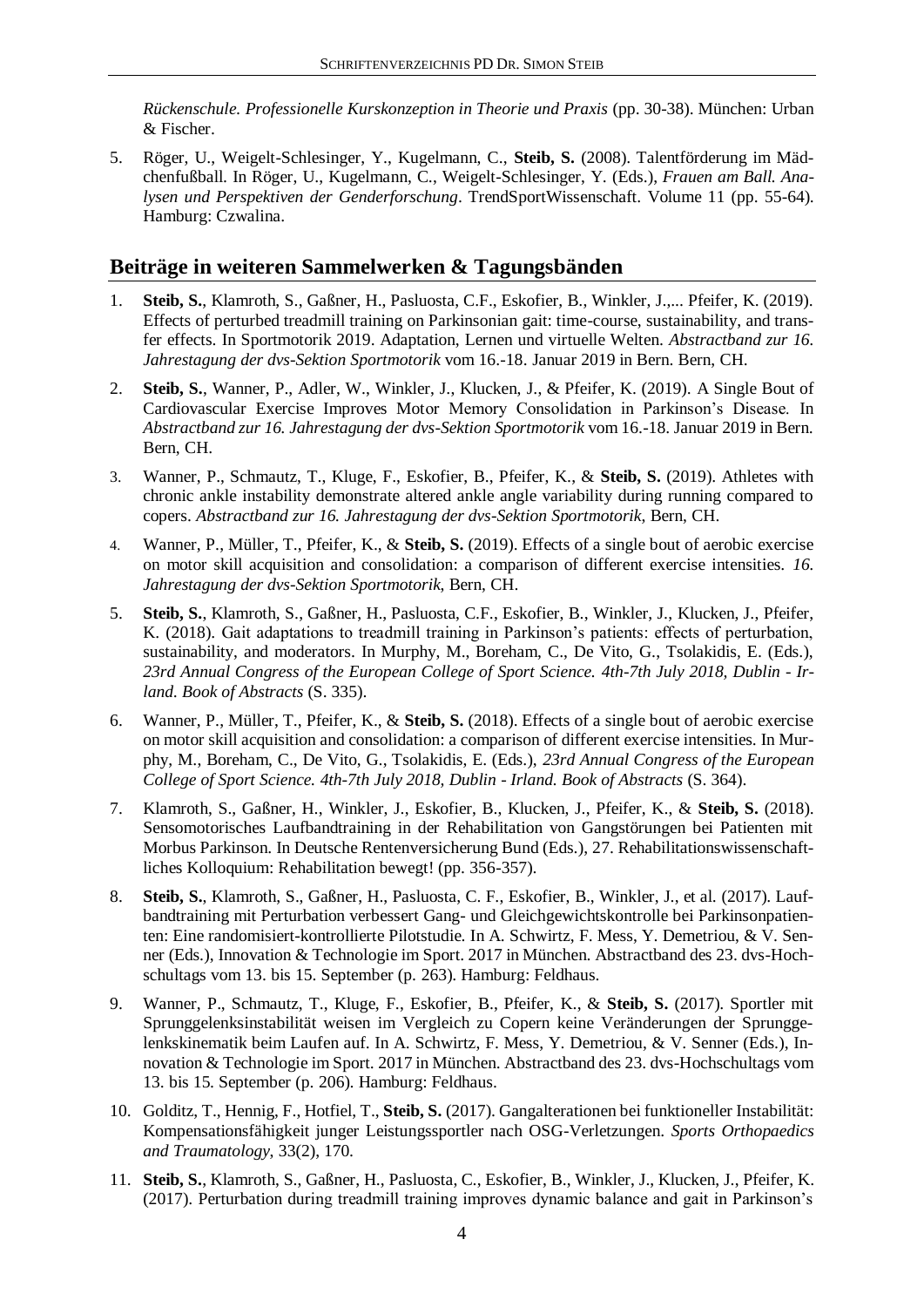disease: A single-blind randomized controlled pilot trial. In Ferrauti, A., Platen, P., Grimminger-Seidensticker, E., Jaitner, T., …, Tsolakidis, E. (Eds.) ECSS 2017 - Book of Abstracts (p. 30).

- 12. **Steib, S.**, Klamroth, S., Gaßner, H., Goßler, J., Winkler, J., Eskofier, B., Klucken, J., Pfeifer, K. (2016). Perturbation Treadmill Training – Introducing Postural Challenge and Practice Variability in Gait Rehabilitation of Parkinson's Patients. In Wiemeyer, J., Seyfarth, A. (Eds.), Human Movement and Technology (pp. 170-172). Aachen: Shaker Verlag.
- 13. **Steib, S.**, Klamroth, S., Gaßner, H., Winkler, J., Eskofier, B., Klucken, J., & Pfeifer, K. (2016). Acute effects of perturbation treadmill training on gait and postural control in patients with Parkinson's disease. In A. Baca (Eds.), ECSS 2016 - Book of Abstracts (p. 533).
- 14. **Steib, S.**, Golditz, T., Pfeifer, K., Welsch, G. (2016). Multimodales Assessment bei OSG-Instabilität–Zusammenhänge zwischen Bildgebung und funktionellem Gelenkzustand. *Physikalische Medizin, Rehabilitationsmedizin, Kurortmedizin*, 26 (04), A63.
- 15. Klamroth S., **Steib, S.**, Gaßner H., Winkler J., Eskofier B., Klucken K. & Pfeifer K. (2015). Akute Anpassungen des Gangbildes und Gleichgewichts an ein sensomotorisches Laufbandtraining bei Patienten mit Morbus Parkinson. In Könecke, T., Preuß, H. & Schöllhorn, W. (Eds.), Moving Minds - Crossing Boundaries in Sport Science. Hamburg: Czwalina.
- 16. Klamroth S., **Steib, S.**, Devan S. & Pfeifer K. (2015). Die Wirksamkeit bewegungstherapeutischer Maßnahmen auf die posturale Instabilität bei Morbus Parkinson: Eine Metaanalyse. In Könecke, T., Preuß, H. & Schöllhorn, W. (Eds.), Moving Minds - Crossing Boundaries in Sport Science. Hamburg: Czwalina.
- 17. Bernhardt, S., Devan, S., Novokreshchenova, L., **Steib, S.**, Pfeifer, K. (2014). Acute effects of a novel treadmill device on gait and postural control in persons with Parkinson's disease. In De Haan, A., De Ruiter, C.J., Tsolakidis, E. (Eds.), ECSS 2014 – Book of Abstracts (p. 446).
- 18. **Steib, S.**, Zech, A. & Pfeifer, K. (2014). Akute Effekte körperlicher Ermüdung auf die sensomotorische Kontrolle von Sportlern mit und ohne Sprunggelenkinstabilität. In Maurer, L., Döhring, F., Ferger, K., Maurer, H., Reiser, M., Müller, H. (Eds.), Trainingsbedingte Veränderungen – Messung, Modellierung und Evidenzsicherung (p. 59). Hamburg: Czwalina.
- 19. **Steib, S.**, Hentschke, C., Lacroix, A., Granacher, U., Pfeifer, K. (2014). 'Increasing value, reducing waste' - Evidenzbasierung sportwissenschaftlicher Interventionsforschung im Spannungsfeld zwischen Anspruch und Machbarkeit. Expertenrunde Evidenzsicherung. In Maurer, L., Döhring, F., Ferger, K., Maurer, H., Reiser, M., Müller, H. (Eds.), Trainingsbedingte Veränderungen – Messung, Modellierung und Evidenzsicherung (pp. 28-29). Hamburg: Czwalina.
- 20. **Steib, S.**, Hentschke, C., Pfeifer, K., Zech, A. (2013). Fatigue effects on sensorimotor control in athletes with and without functional ankle instability. In Balagué, N., Torrents, C., Vilanova, A., Cadefau, J., Tarragó, R., Tsolakidis, E. (Eds.), ECSS 2013 – Book of Abstracts (p. 39).
- 21. **Steib, S.**, Zech, A., Pfeifer, K. (2013). Static and dynamic postural control in ankle sprain copers. In Balagué, N., Torrents, C., Vilanova, A., Cadefau, J., Tarragó, R., Tsolakidis, E. (Eds.), ECSS 2013 – Book of Abstracts (p. 385).
- 22. Zech, A., DeLorant, M., Fischer, S., **Steib, S.** (2013). Relationship between balance measures and performance outcomes in youth and adult team athletes. In Balagué, N., Torrents, C., Vilanova, A., Cadefau, J., Tarragó, R., Tsolakidis, E. (Eds.), ECSS 2013 – Book of Abstracts (p. 405).
- 23. Zech, A., Hoeft, J., Klahn, P., **Steib, S.** (2013). Effects of an injury prevention warm-up program on postural control measures in youth team athletes. A randomized controlled trial. In Balagué, N., Torrents, C., Vilanova, A., Cadefau, J., Tarragó, R., Tsolakidis, E. (Eds.), ECSS 2013 – Book of Abstracts (S. 562).
- 24. **Steib, S.**, Zahn, P., Zech, A., Pfeifer, K. (2012). The effectiveness of a specific warm-up protocol to enhance static and dynamic postural control in female team handball players. In Meeusen, R., Duchateau, J., Roelands, B., Klass, M., De Geus, B., Baudry, S., Tsolakidis, E. (Eds.), ECSS 2012 – Book of Abstracts (p. 575).